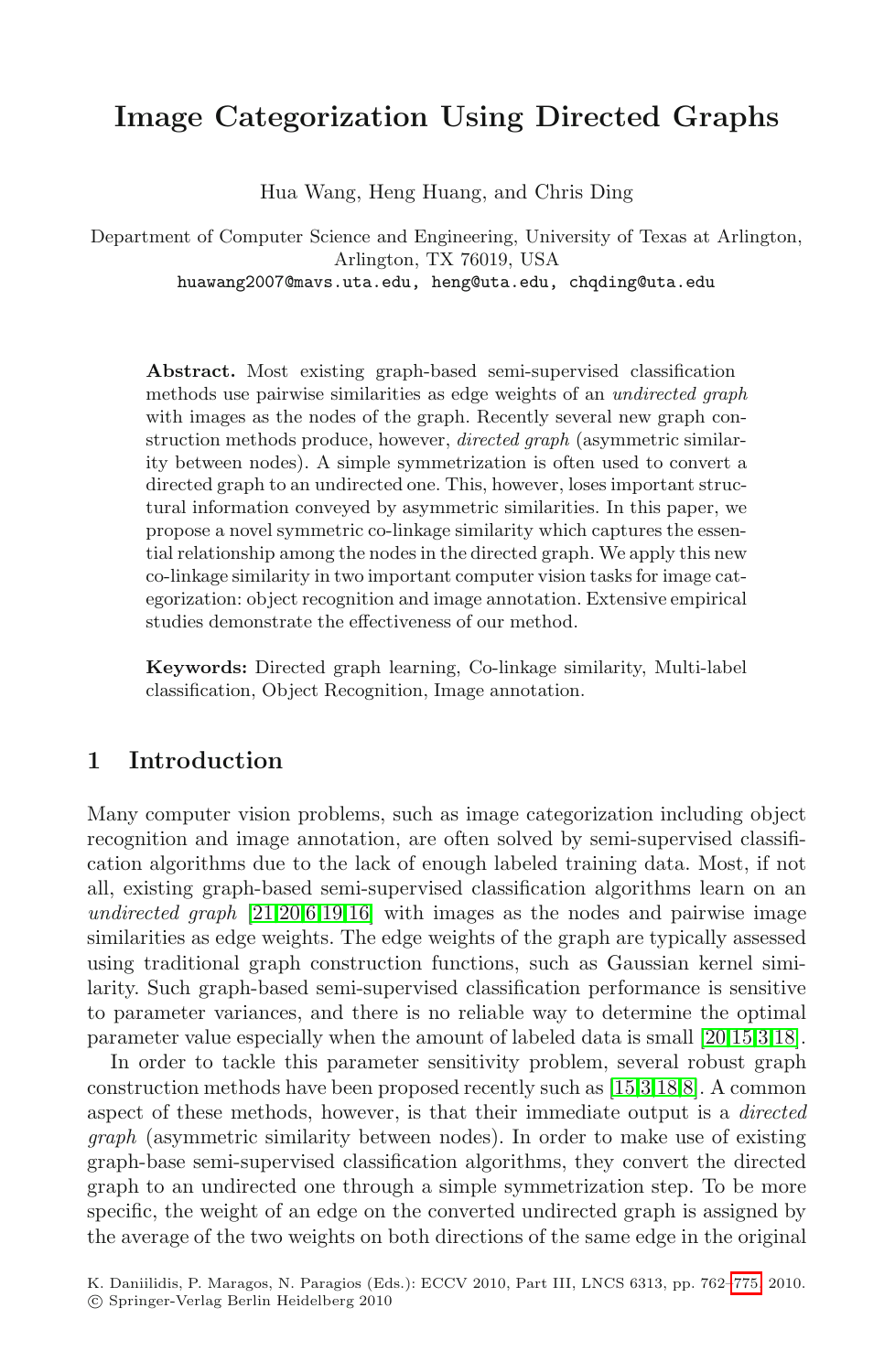directed graph. Consequently, the impo[rtan](#page-13-6)t structural information conveyed by edge directions are simply discarded, and the benefits of these methods are impaired.

In this work, employing four basic second order processes of directed graph, *co-citation*, *co-reference*, and *passage* as shown in Fig. 2, we propose a novel co-linkage similarity (CS) to measure the pairwise similarity between any two vertices in a directed graph, by which the valuable structural information from directed pairwise relationship between vertices is preserved. Besides, motivated by Hypertext Induced Topic Selection (HITS) algorith[m \[](#page-13-3)10] and PageRank alg[ori](#page-13-7)thm [13] but different from them, our CS symmetrically normalizes both inlinks and out-links of a directed graph in a balanced manner, such that effective mutual link reinforcement can be achieved. As a result, the pairwise relationships among the vertices are enhanced and the topological structure turns out more lucid, such that the performance of subsequent classifications on the induced undirected graph is improved.

We first show an example that demonstrates the effectiveness of the proposed CS. Fig. 1 shows part of the directed graph generated by the method from [18] using UIUC car data [1]. Vertices e and l are positive training samples, *i.e*., a car exists in the picture; vertices b and c are negative training samples, *i.e*., no car exists in the picture; the rest are testing images. The goal is to predict the label of testing image z. Previous methods symmetrize the directed graph to an undirected one. Because the immediate training in-neighbors of  $z$  is  $c$ , which dominates the label assignment of  $z$ , the cars in picture  $z$  can not be detected. In our method, the positive co-reference between  $e$  and  $z$ , together with the positive co-citation between l and z, overwhelms the negative co-reference between b and z, therefore z is correctly assigned with a positive label.

We apply the proposed CS to two important computer vision tasks for image categorization, object recognition and image annotation, using semi-supervised classification algorithms. Promising experimental results demonstrate the effectiveness of our proposed CS.

## **2 Backgrounds**

We first define necessary notations used in the discussions in the sequel.

**Semi-supervised learning notations.** Suppose we have  $n = n_l + n_u$  data points  $\{x_i\}_{i=1}^n$  corresponding to n images, where the first  $n_l$  data points are already labeled by  ${\bf \{y_i\}}_{i=1}^{n_l}$  for K target classes. Here,  ${\bf x}_i \in \mathbb{R}^p$  and  ${\bf y}_i \in \{-1, +1\}^K$ , such that  $y_i(k) = +1$  if  $x_i$  belongs to the k-th class, and  $-1$  otherwise. Our task is to learn the classification  $\{y_i\}_{i=n_l+1}^n$  for those unlabeled data.

**Graph notations.** Given the input data as above, we may construct either an undirected graph or a directed graph to capture the pairwise relationships among the data points for succeeding graph-based semi-supervised classification.

Pairwise similarities between data objects are usually described as an undirected graph  $G^u$  with a *symmetric* weight matrix  $W \in \mathbb{R}^{n \times n}$ .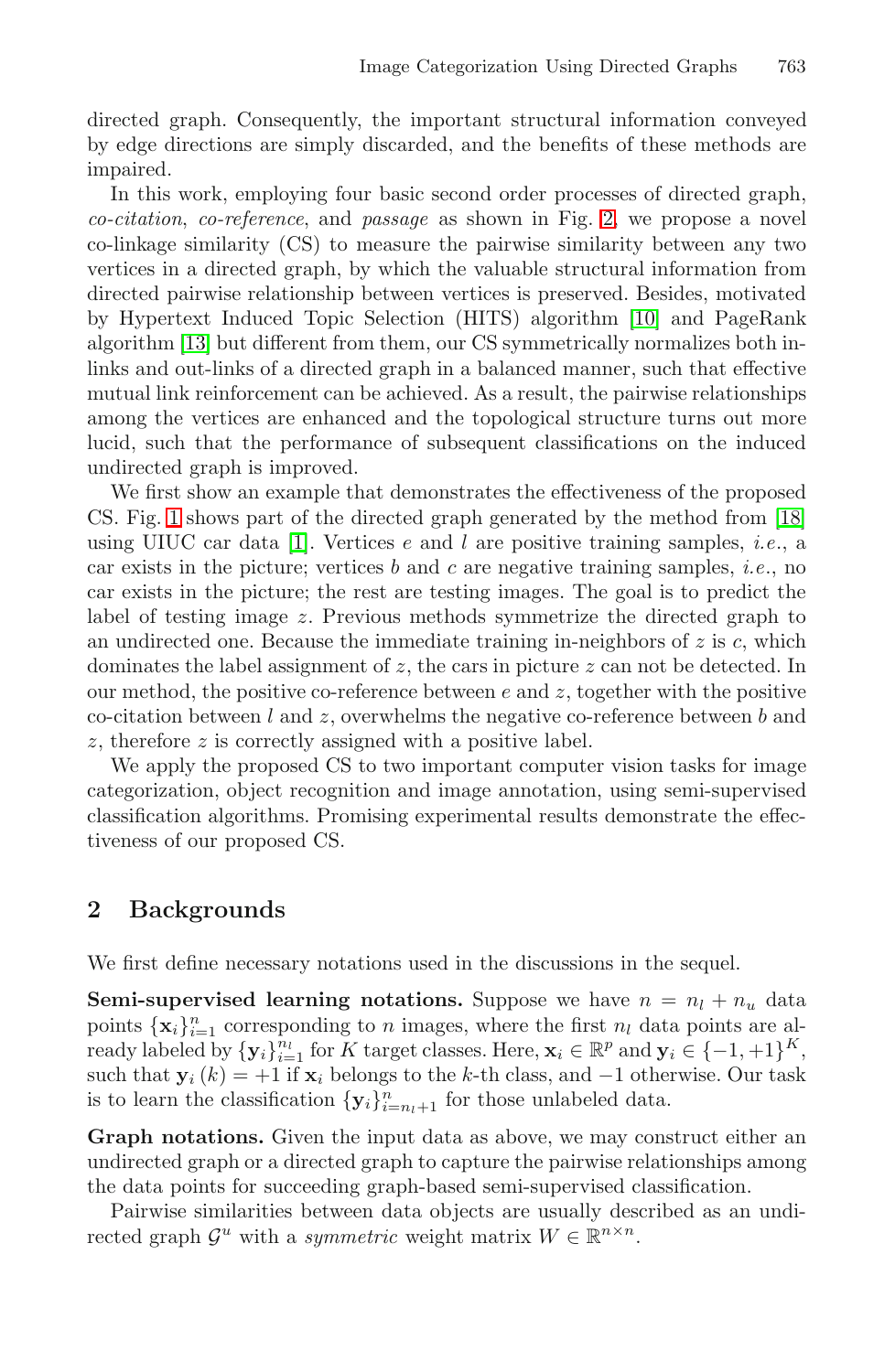

<span id="page-2-0"></span>**Fig. 1.** Part of directed graph generated by L1G method [18]. Vertices *e* and *l* are positive training samples, *i.e*., a car exists in the picture; vertices *b* and *c* are negative training samples, *i.e*., no car exists in the picture; the rest are testing samples. For the test picture *z*, only our CS measure can correctly detect the existence of the cars.

Suppose  $\mathcal{G}^d = (\mathcal{V}, \mathcal{E})$  is an unweighted directed graph with vertex set V and edge set  $\mathcal{E} \subseteq \mathcal{V} \times \mathcal{V}$ .  $\mathcal{G}^d$  is described by the *asymmetric* adjacency matrix  $L =$  $\{0,1\}^{n\times n}$ , such that  $|\mathcal{V}| = n$ , and  $L_{ij} = 1$  if there is an edge  $i \to j$  from vertex i to vertex j, and  $L_{ij} = 0$  otherwise. The edge  $i \rightarrow j$  is an ordered pair, and we say j is the *out neighbor* of i, or i is the *in-neighbor* of j. The number of out-neighbors of i is the *out-degree* of i, given by  $d_i^+ = \sum_k L_{ik}$ . Similarly, the number of in-neighbors of j is the *in-degree* of j, given by  $d_i^-=\sum_k L_{kj}$ . Let  $D_{\text{out}}$  be a diagonal matrix and  $D_{\text{out}}(i,i) = d_i^+$ , and  $D_{\text{in}}$  be a diagonal matrix and  $D_{\text{in}}(i, i) = d_i^-$ .

A weighted directed graph is described by a weight matrix  $R \in \mathbb{R}^{n \times n}$  when there exists a function  $r : \mathcal{E} \to \mathbb{R}^+$ , which associates a positive value  $R_{ij} = r(i, j)$ with every edge  $i \to j \in \mathcal{E}$ . Here we use R for directed graph to distinguish from W for undirected graph. An unweighted directed graph is a special case of weighted directed graphs when  $R = L$ . For a weighted directed graph, the outdegree is defined as  $d_i^{\dagger} = \sum_k R_{ik}$ , and the in-degree is defined as  $d_i^{\dagger} = \sum_k R_{kj}$ .

When it is clear from context, we use  $W$  and  $\mathcal{G}^u$  interchangeably, and same for R (or L) and  $\mathcal{G}^d$ .

#### **2.1 Traditional Undirected Graph for Semi-supervised Learning**

Traditional graph construction scheme comprises two steps: adjacency construction and graph weight calculation. For the former, there exist two widely used methods  $[2]$ :  $\epsilon$  ball and K-Nearest Neighbor methods. For the latter, although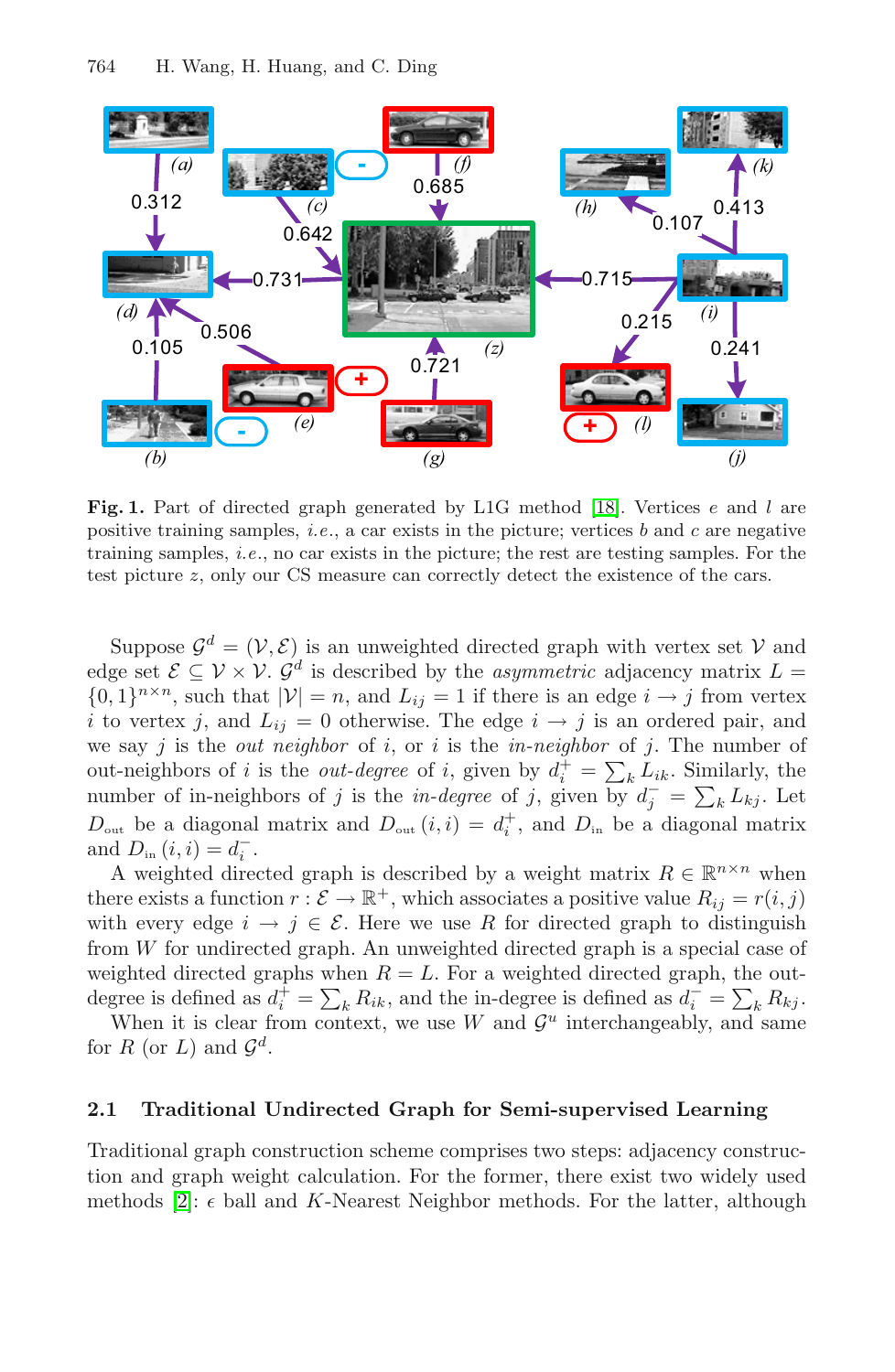<span id="page-3-1"></span><span id="page-3-0"></span>there exist other methods, Gaussian kernel similarity (GKS) defined as following is the most frequently used one [2]:

$$
W_{ij} = \begin{cases} \exp\left(-\|\mathbf{x}_i - \mathbf{x}_j\|^2/\sigma^2\right), & \forall \ (\mathbf{x}_i, \mathbf{x}_j) \in \mathcal{E}, \\ 0, & \text{otherwise} \end{cases}
$$
(1)

Unfortunately, clas[sific](#page-13-8)ation performance using GKS in Eq. (1) heavily depends on the selection of  $\sigma$ , and satisfactory results are not easy to achieve [15].

#### **2.2 Directed Graph for Robust Semi-supervised Learning**

Recently, based on sparsity representations, several robust graph construction methods have been proposed [3,18,8]. Graph is a gathering of pairwise relations, while the rela[tion](#page-13-3) among visual images is essentially an estimation by human cognition system. It [ha](#page-13-2)s been proved [14] in neural science that the human vision system seeks a sparse coding for the incoming image using a few words in a feature vocabulary. Wright et al. [17] demonstrated that the  $\ell_1$  linear reconstruction error minimization can naturally lead to a sparse representation for human facial images. In other words, a graph for image data can be naturally constructed in a parameter free way through sparse representation. During the  $\ell_1$  minimization for the optimal sparse representation, the direction of edges and the graph weights are generated [18].

Sparse representation assumes that [3] any feature vector in a class can be represented as a linear combination of some other feature vectors in the same class. Also, given a feature vector, its sparsest representation is achieved when all the basis feature vectors belong to the same class as the feature vector. Formally, let  $\mathcal{X} = {\mathbf{x}_1, \ldots, \mathbf{x}_n}$  denote all data vectors (images). For any given  $\mathbf{x}_i \in \mathcal{X}$ , it can be decomposed as a sparse linear combination of the rest of the feature vectors in X. We denote  $F_i = [\mathbf{x}_1, \ldots, \mathbf{x}_{i-1}, \mathbf{x}_{i+1}, \ldots, \mathbf{x}_n]$ , thus the circumflex notation  $\hat{i}$  means "not  $i$ ". Then the linear representation of  $x_i$  can be written as:

$$
\mathbf{x}_i = F_{\hat{i}} \mathbf{s}_i \quad \in \mathbb{R}^m,\tag{2}
$$

where  $\mathbf{s}_i \in \mathbb{R}^{n-1}$  is a coefficient vector whose nonzero entries are excepted to be as few as possible. Because in image categorization,  $m \ll n - 1$ , the system [eq](#page-13-9)uation  $\mathbf{x}_i = F_i \mathbf{s}_i$  is underdetermined, its solution is not unique. Conventionally, this difficulty can resolved by choosing the minimum  $\ell_2$  norm solution:

$$
(P_1) \quad \mathop{\rm arg\,min}_{\mathbf{s}_i} \|\mathbf{s}_i\|_{\ell_2}, \quad \text{subject to} \quad \mathbf{x}_i = F_{\hat{i}} \mathbf{s}_i,\tag{3}
$$

While this optimization problem can be easily solved (via the pseudo-inverse of  $F_i$ ), the solution  $s_i$  is not especially informative for categorizing  $x_i$ .  $s_i$  obtained by Eq. (3) is generally dense, with large nonzero entries corresponding to many training samples [17]. To tackle this problem, we seek the sparsest solution of  $\mathbf{x}_i = F_i \mathbf{s}_i$  by solving the following optimization problem:

$$
(P_1) \quad \mathop{\rm arg\,min}_{\mathbf{s}_i} \|\mathbf{s}_i\|_{\ell_0}, \quad \text{subject to} \quad \mathbf{x}_i = F_{\hat{i}} \mathbf{s}_i,\tag{4}
$$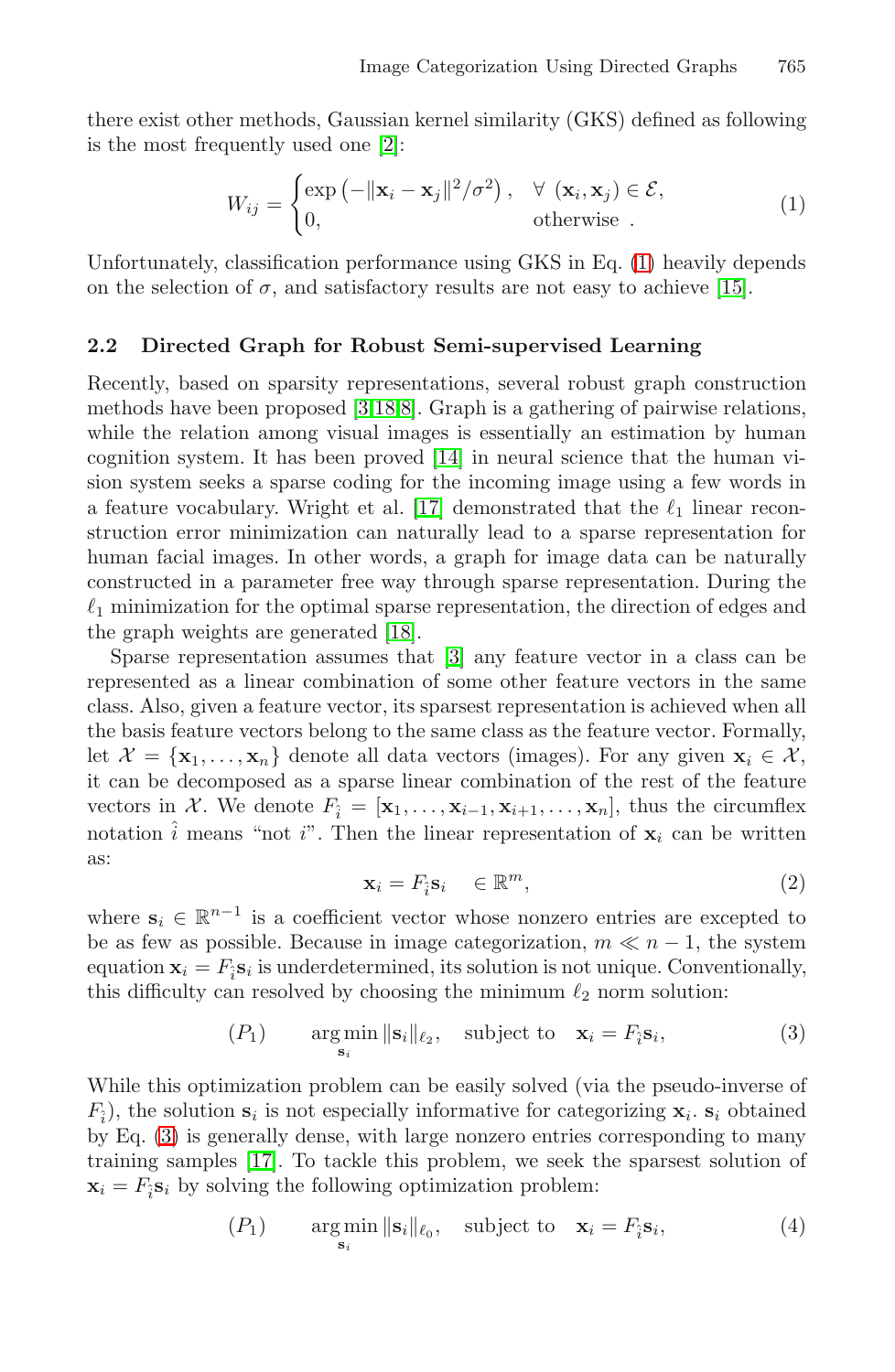where  $\lVert \cdot \rVert_{\ell_0}$  denotes the  $\ell_0$  norm, which counts the number of nonzero entries in a vector. Although  $P_1$  is NP-hard [an](#page-13-2)d even difficult to [appr](#page-13-3)oximate, in light of the emerging theory of compressed sensing in signal processing, it can solved as following  $\ell_1$  minimization problem if  $s_i$  is sparse enough [17]:

<span id="page-4-0"></span>
$$
(P_2) \qquad \underset{\mathbf{s}_i}{\text{arg min}} \|\mathbf{s}_i\|_{\ell_1}, \quad \text{subject to} \quad \mathbf{x}_i = F_{\hat{i}} \mathbf{s}_i,\tag{5}
$$

where  $\|\cdot\|_{\ell_1}$  denotes [th](#page-4-0)e  $\ell_1$  norm.  $s_i$  can be considered as the descriptor of image  $x_i$  using the rest images as basis. Directed graphs can be constructed using two following methods: Sparsity Induced Similarity (SIS) [3] or  $\ell_1$  graph (L1G) [18]:

SIS graph: 
$$
R_{ij} = \frac{\max\{s_i(j), 0\}}{\sum_{k=1, k \neq i}^{N} \max\{s_i(k), 0\}}, \quad \text{L1G graph: } R_{ij} = |s_i(j)|
$$
. (6)

<span id="page-4-1"></span>Othe[r di](#page-13-1)[re](#page-13-2)[cte](#page-13-3)d graph construction methods are also available such as [8,17]. Note that, by the construction in Eq. (6),  $R_{ij} \neq R_{ji}$ , *i.e.*, a directed graph  $\mathcal{G}^d$ is constructed with  $R$  as weight matrix. Apparently,  $R$  is parameter free.

Besides using sparsity representation, there also exist other mechanisms for robust graph construction, such as linear neighborhood propagation method [15], which also yields a directed graph as immediate output.

In order to work with existing graph-based semi-supervised learning methods, a simple symmetrization step has been used to convert the directed graph R to an undirected graph  $W$  [15,3,18] using

$$
W_{ij} = (R_{ij} + R_{ji})/2 \t\t(7)
$$

Obviously, structural information conveyed by ed[ge d](#page-13-6)[ire](#page-13-10)[ct](#page-13-11)[io](#page-13-12)ns are discarded.

# **3 Co-linkage Similarity of a Directed Graph**

In this section, we will introduce a method to measure similarities in a directed graph. We consider the second order process on a directed graph. We first study the four basic processes and later emphasize the [im](#page-5-0)portance of edge weight normalization. This work is motivated by previous works in link analysis [10,13,5,7].

### **3.1 Co-linkage Similarity from Second Order Random Walk Processes**

On a directed graph, we consider the random walk process. If from node  $i$ , the random walker has a large probability walks to  $j$ , we say there is a large similarity between  $i, j$ . We consider the second order process as shown in Fig. 2. There are four type of processes: co-citation, co-reference, passage  $(i \rightarrow j)$  and passage  $(j \rightarrow i)$  to as illustrated in Fig. 2. It is sufficient to use these four basic process to describe a directed graph.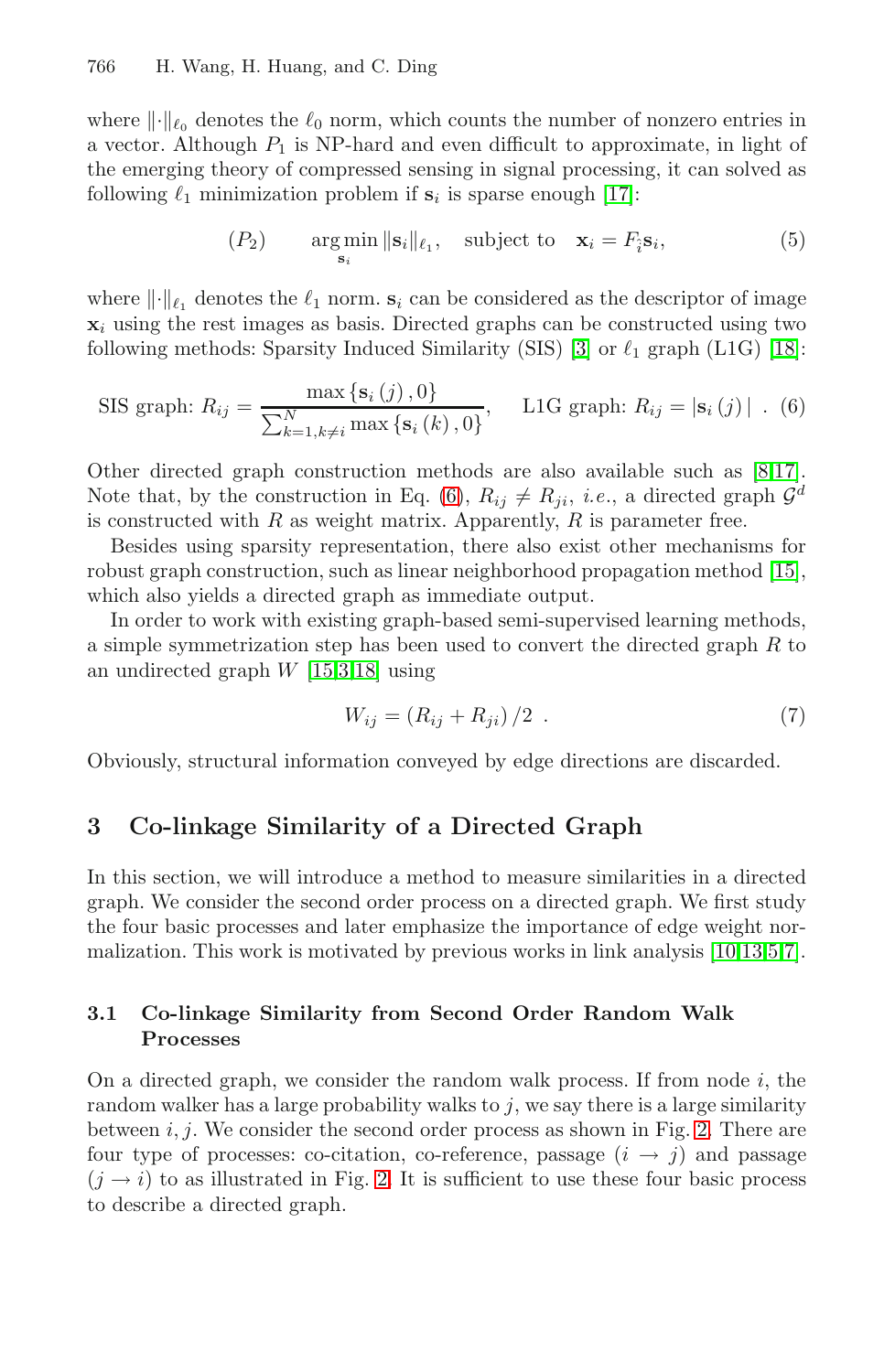<span id="page-5-0"></span>

**Fig. 2.** Four fundamental second order processes on a directed graph. 1st figure: vertices *i* and *j* are co-cited by vertex *k*. 2nd figure: vertices *i* and *j* co-reference vertex *k*. 3rd figure: passage from vertices *i* to *j*. 4th figure: passage from vertices *j* to *i*.

**Co-citation.** If two vertices  $i$  and  $j$  are co-cited by many other vertices, such as k in Fig. 2 [\(1](#page-5-0)st figure), i and j are likely to be related in some sense. Thus co-citation is a similarity measure, and defined as the number of vertices that co-cite  $i$  and  $j$ :

$$
W_{ij}^{(c)} = \sum_{k} L_{ki} L_{kj} = (L^{T} L)_{ij}.
$$
 (8)

**Co-reference.** On the other hand, if two vertices  $i$  and  $j$  co-reference several other vertices, such as  $k$  in Fig. 2 (2nd figure),  $i$  and  $j$  are supposed to have certain commona[lit](#page-5-0)y. Co-reference also measures similarity between vertices:

$$
W_{ij}^{(r)} = \sum_{k} L_{ik} L_{jk} = (LL^{T})_{ij}.
$$
 (9)

**Passage.** If there is a path between two vertices i and j through a vertex (such as  $k$ ), i and j can commute each other and have certain similarity. Because the path could have two different directions, there are two types of passage links as shown in 3rd and 4th figures of Fig. 2. Passage( $i \rightarrow j$ ) is computed as

$$
W_{i \to j}^{(p)} = \sum_{k} L_{ik} L_{kj} = (LL)_{ij}
$$
 (10)

Passage( $j \rightarrow i$ ) is computed as

$$
W_{j \to i}^{(p)} = \sum_{k} L_{kj} L_{ki} = (L^T L^T)_{ij}
$$
\n(11)

All co-citation, co-reference, and passage define the similarity between vertex pairs on a directed graph, therefore we define the co-linkage similarity as following:

$$
W = LTL + LLT + LL + LTLT.
$$
\n(12)

where we assume that co-citation and co-reference are equally important.

### **3.2 Link Normalization**

On the web, a vertex/webpage with bigger out-degree has greater influence than another vertex/webpage with smaller out-degree. However, since these out-links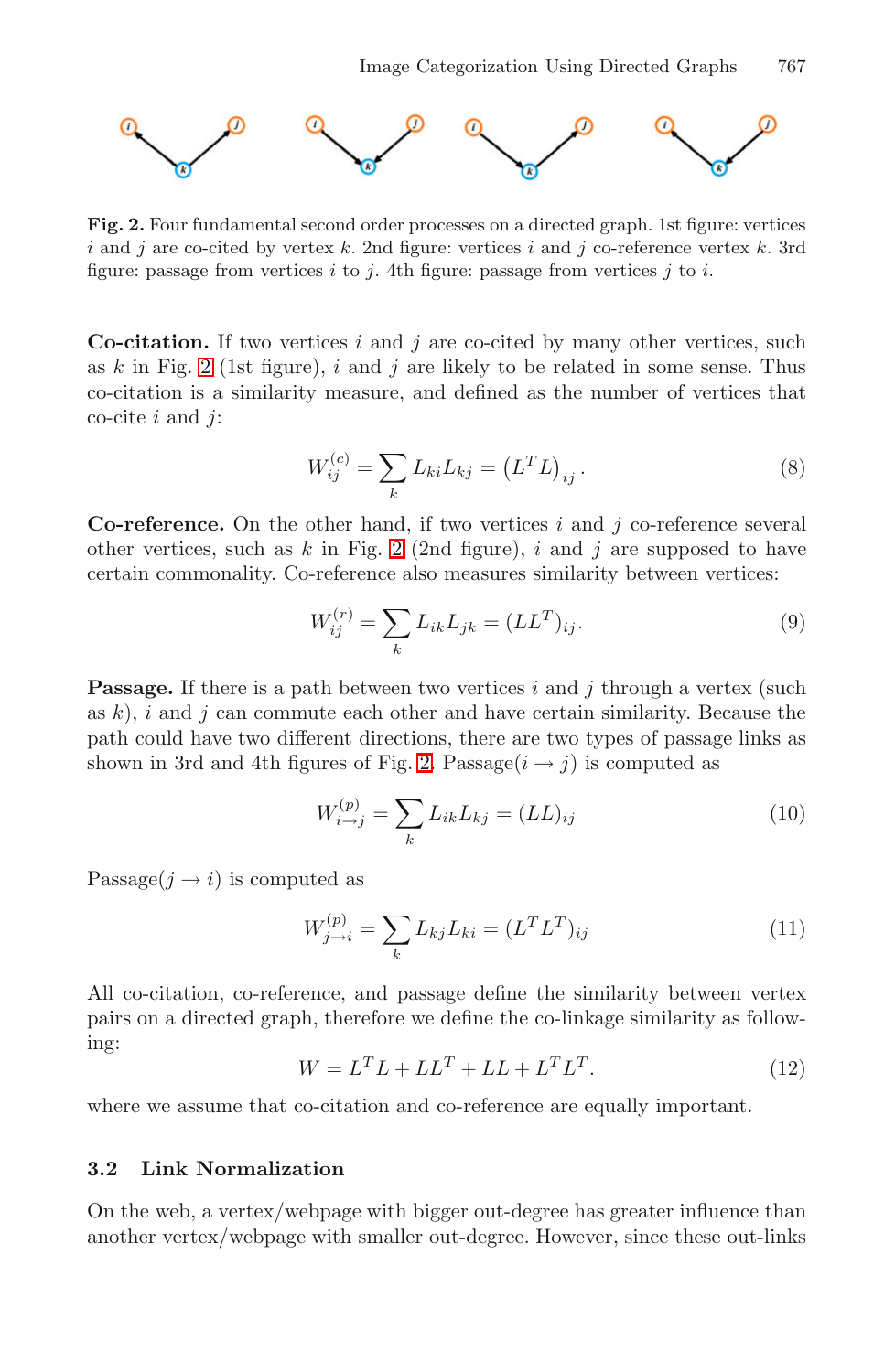can be arbitrarily added by the webpage designer, and the importance of this webpage can be arbitrarily increased.

In PageRank algorithm, every out-going hyperlinks from a vertex is inversely weighted by its out-degree, thereby [e](#page-6-0)very vertex has the same total out-going weight. This can be stated as *Internet Democracy* : every web site has a total of one vote.

The hyperlink normalization and its importance are illustrated in Fig. 3. Basically, if a webpage has a large out-degree, the significance/uniqueness of its cocitation is reduced. This points the necessity of out-degree normalization.

Generally speaking, the indegree of a document is not easily manipulated and is therefore a good indicator of the importance of the webpage. But, when counting co-reference between two webpages (see Fig. 3) as similarity between the webpages, in-degree should also be normalized, because a webpage  $i$  with large indegree lose the specificity of the those webpages pointing to i.

For the passage between  $i, j$  through k, the normalization is also needed. If  $k$  has large in-degree and out-degree, then the information flow through  $k$  is not *special* or *specific*, because many other pairs also pass through k. In other words, the information flow between any two nodes has a large probability to pass through k. Therefore, the passage through  $k$  is not statistically significant as compared to another  $k'$  with small in-degree and out-degree. A proper link weight normalization on  $k$  will render the mediating power of  $k$  constant, independent of the in-degree and out-degree of k.



<span id="page-6-0"></span>**Fig. 3.** Importance of hyperlink normalization. Left: vertices *i* and *j* are co-cited by vertices *k*, *m* and *n*. However, since vertex *m* also cites vertices *p* and *q*, the co-citation of *i* and *j* by *m* is not as significant as that by either *k* or *n*. This fact can be compensated by normalizing the weights on the out-bound links of a vertex, *i.e*., the co-citation of *i* and *j* by *m* is then  $2/4 = 50\%$  as important as that by either *k* or *n*. Right: vertices *i* and *j* co-reference vertices *k*, *m* and *n*. However, since vertex *m* is also referenced by *p* and *q*, the co-reference of *i* and *j* by *m* is not as significant as that to either *k* or *n*. This fact can be similarly compensated by normalizing the in-bound links of a vertex.

<span id="page-6-1"></span>With these discussions, the reasonable choices of link normalizations are:

$$
L \to D_{\text{out}}^{-1}L,\tag{13}
$$

$$
L \to LD_{\rm in}^{-1},\tag{14}
$$

$$
L \to D_{\rm out}^{-1/2} L D_{\rm in}^{-1/2} \tag{15}
$$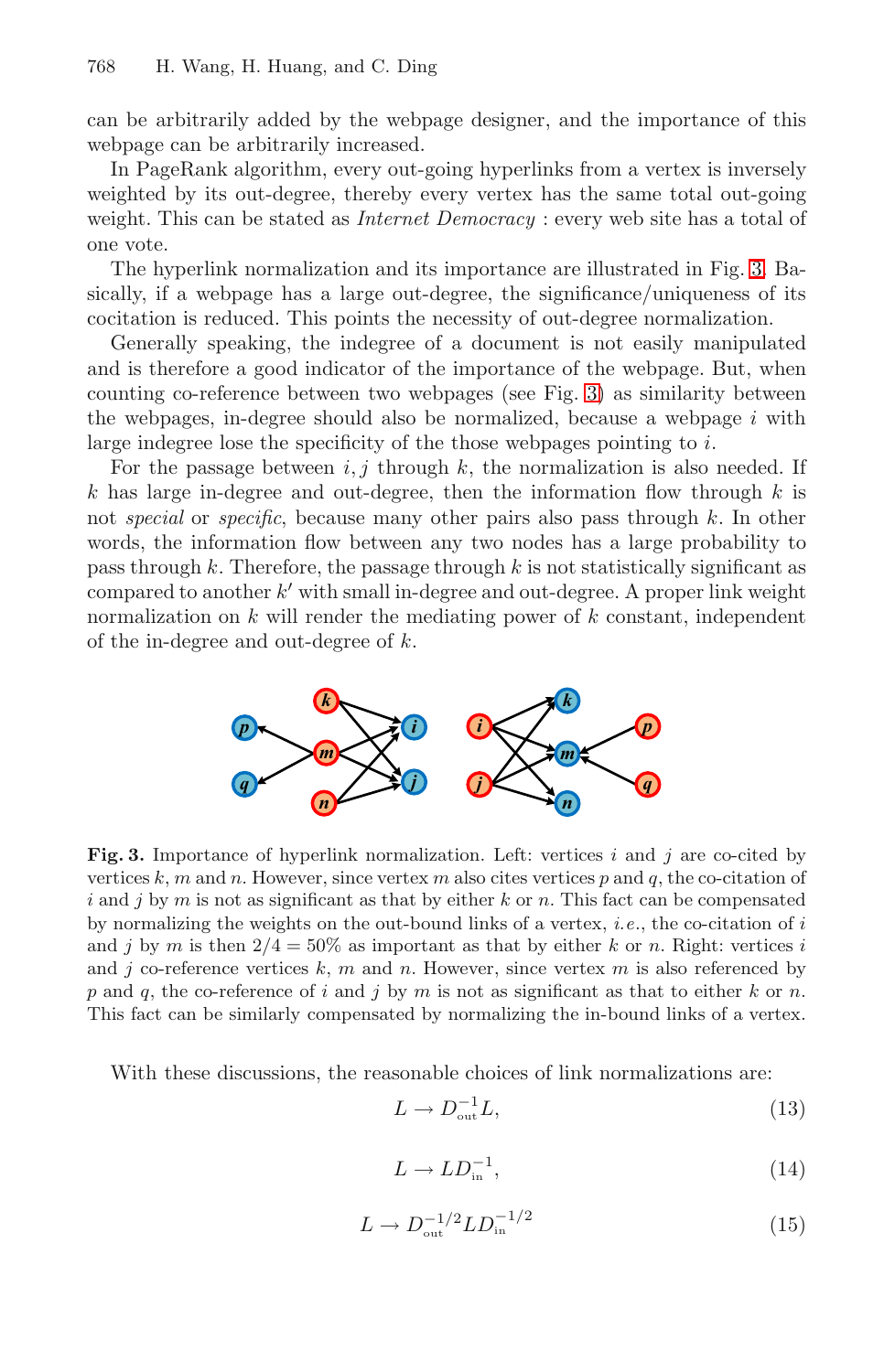Normalization of Eq. (13) uses the out-degree and is used in the PageRank algorithm which is essentially the transition probability of a random walk. Normalizatio[n u](#page-6-1)sing out-degree is related to the concept of co-citation since co-citation uses out-links from those webpages/nodes pointing to them. Normalization using out-degree will balance the importance of each of these nodes.

Normalization of Eq. (14) uses the in-degree and can be viewed as the transition probability of a random walk on the inverse direction of the directed graph. Normalization using in-degree is related to the concept of co-reference since co-reference uses in-links from those webpages/nodes pointing to them. Normalization using in-degree will balance the importance of each of these nodes.

<span id="page-7-0"></span>Normalization of Eq. (15) can be viewed as a compromise between the above two normalization. This is also symmetric among the in-degree and out-degree. Considering the balance of in-degree and out-degree normalization and the balance among co-citation, co-reference, and passage, we adopt this symmetric normalization in our work.

Replacing L with the symmetric normalization, we obtain the **effective similarity** between two nodes on the di[rec](#page-13-11)ted graph

$$
W = D_{\text{in}}^{-\frac{1}{2}} L^T D_{\text{out}}^{-1} L D_{\text{in}}^{-\frac{1}{2}} + D_{\text{out}}^{-\frac{1}{2}} L D_{\text{in}}^{-1} L^T D_{\text{out}}^{-\frac{1}{2}} + D_{\text{out}}^{-\frac{1}{2}} L D_{\text{in}}^{-\frac{1}{2}} L D_{\text{in}}^{-\frac{1}{2}} + D_{\text{in}}^{-\frac{1}{2}} L^T D_{\text{out}}^{-\frac{1}{2}} L^T D_{\text{out}}^{-\frac{1}{2}} L^T D_{\text{out}}^{-\frac{1}{2}} .
$$
 (16)

where the first term is for co-citation the second one is for co-reference and the third and fourth are for the passages. It should be noted that co-citation and co-reference are inherently symmetric as em[pha](#page-7-0)sized in [5] and the passages are directional and naturally symmetrized by including both passage( $i \rightarrow j$ ) and passage( $j \rightarrow i$ ). Eq. (16) is the main result of this work, and we call W as co-linkage similarity (CS).

#### **4 Empirical Studies**

We apply our proposed co-l[in](#page-13-2)kage similarity (CS) defin[ed in](#page-13-3) Eq. (16) into two important computer vision applications for image categorization, object recognition and image annotation, which are often solved by graph-based semi-supervised classification algorithms.

We evaluate our CS and compare to the following three graph construction schemes. (1) Traditional GKS method as in Eq. (1). This is the most frequently used graph construction method and produces a fully connected undirected graph. In our experiments,  $\sigma$  is fine tuned upon data set to get best performance. (2) Sparsity Induced Similarity (SIS) [3] and (3)  $\ell_1$  graph (L1G) [18] as in Eq. (6) are two recently published works and have demonstrated better performance than other related methods. The immediate output of these two methods is a directed graph, therefore the original papers used a simple symmetrization in Eq. (7) before classification. For our method, we induce two undirected graphs from the immediate outputs of SIS and L1G methods respectively, which are denoted as CS-SIS and CS-L1G.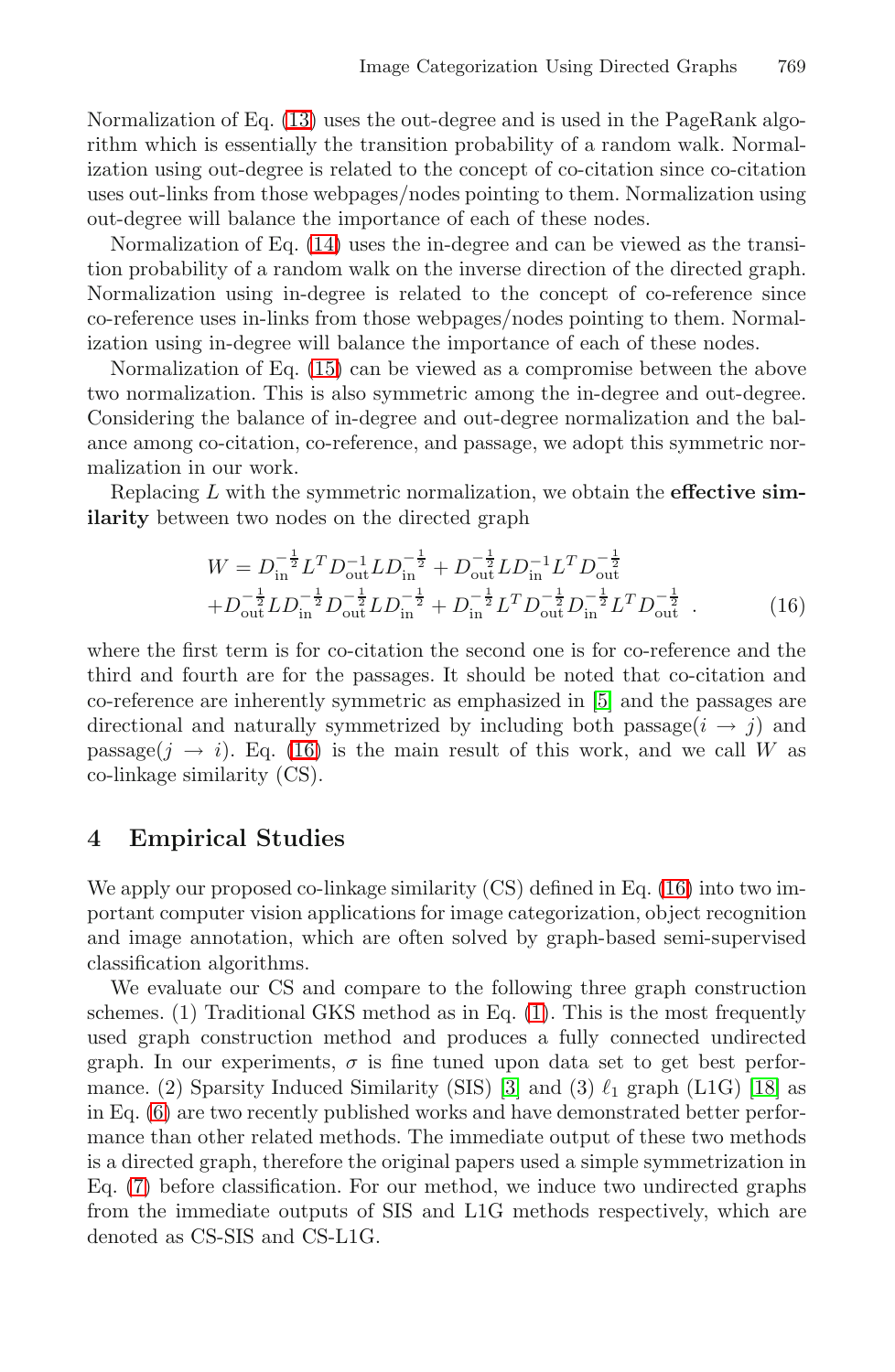### **4.1 Obje[ct](#page-13-7) Recognition Using Single-Label Classification**

**Data sets.** We use the following th[ree](#page-13-13) data sets in our evaluations, which are commonly used for semi-supervised learning and object recognition experiments.

Cedar Buffalo binary digit data set [9]. The digits are preprocessed to red[uce](#page-13-14) the size of each image down to a  $16 \times 16$  by down-sampling and Gaussian smoothing, and the value of each pixel ranges from 0 to 255. Each digit is thus represented by a 256-dimension[al ve](#page-13-14)ctor.

UIUC car training data set [1] consists of 1050 images of cars in side views with resolution of  $40(H) \times 100(W)$  pixels. For this data set, we use dense grids of histogram-of-gradient features to represent each image [4], where  $20 \times 20$  pixel blocks, block stride of 10 pix[els,](#page-13-15) and 8 orientation bins are used to obtain the feature vector of 240 dimensions for each image.

ETH-80 data set [11] contains 8 object categories. In each category there are 10 different objects, and for each object there are 41 different poses. There are  $8 \times 10 \times 41 = 3280$  images in total. Here, similar to [11], we use the histogram of the first derivatives  $D_x D_y$  with 48 di[men](#page-13-15)[sio](#page-13-0)ns over 3 different scales to represent each image, and then all features are normalized.

**Labeled and unlabeled samples.** Similar to [21], for a given class, we randomly pick up samples as labeled data, and the rest are used as unlabeled data.

**Classification algorithm.** We use the Green's function semi-supervised learning framework [6] for classification, which is a state-of-the-art graph-based semisupervised classification method and has demonstrated superior performance than se[ve](#page-13-2)ral representative competing methods such as [21,20].

**Evaluation criterion.** We employ recognition accuracy to evaluate the performance of the proposed CS in classification. Each recognition accuracy curve is obtained by averaging the results over 10 different trials. For each trial, again, we randomly select the labeled and unlabeled samples.

**Classification performance.** [We c](#page-13-14)ompare the semi-supervised classification performance on the five graphs using the three data sets. We use the same experimental setup as in [3]. For Cedar Buffalo binary digit data set, we use digits "1" and "2" for classification. For UIUC car training data set, two classes, 1050 images of cars and backgrounds, are used in evaluation. These two data sets are used to evaluate binary classification performance. Then we use ETH-80 data set for multi-clas[s cla](#page-3-1)ssification performance. Three types of objects, apples, pears and tomatoes, are used in our experiments since it is comparatively difficult to distinguish these three categories in this data set [11].

Fgcap  $4(a)-4(c)$  show the classification performance of five compared graph construction methods. The x-axis is the number of labeled samples, and the  $y$ axis is the recognition accuracy. From these figures, we can see that SIS and L1G always have similar performance. This is consistent with the theoretical background as they are derived in a similar way using similar mechanism, *i.e*., sparsity representation, as detailed in Section 2.2. Both of them are better than GKS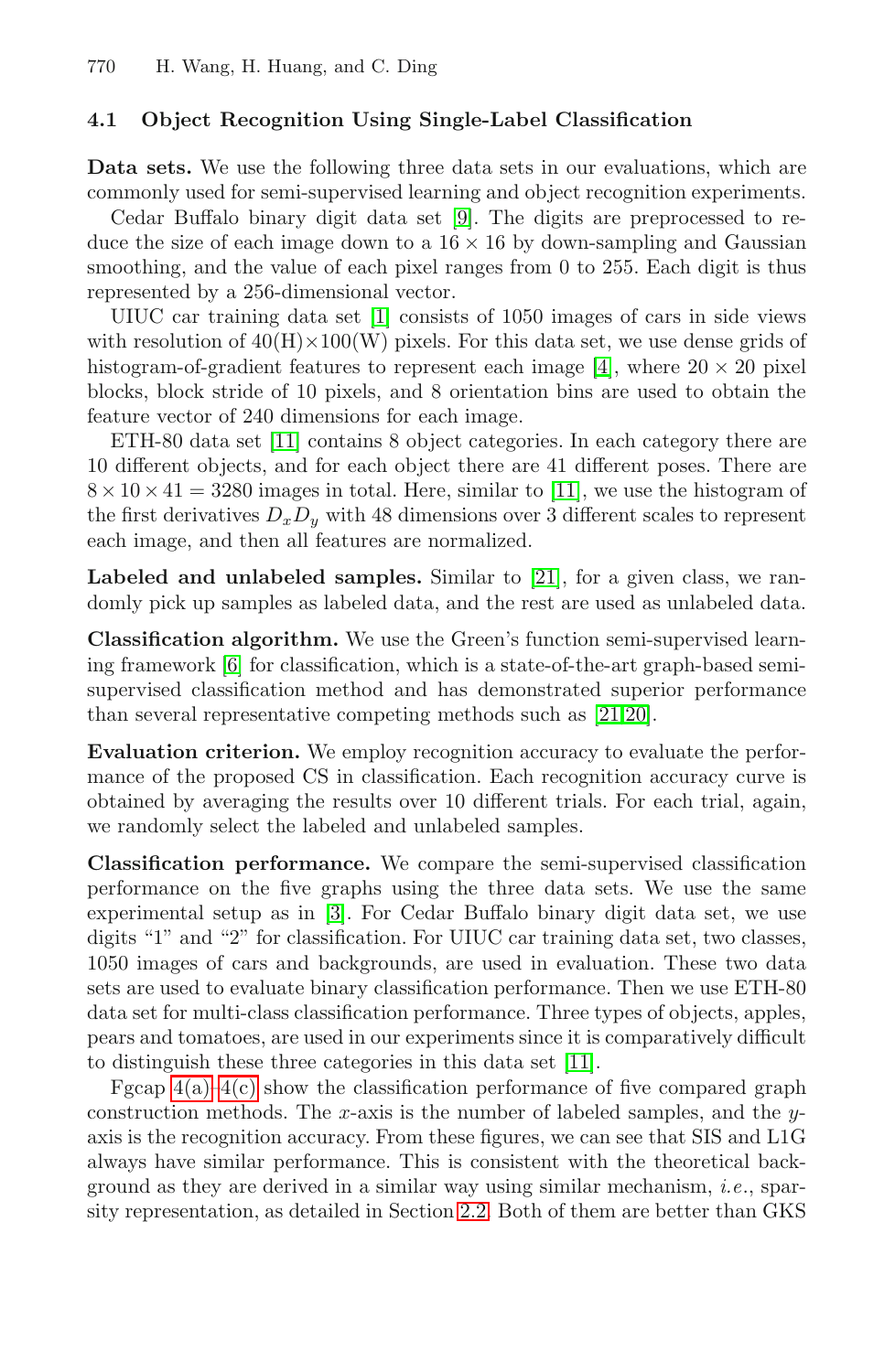<span id="page-9-0"></span>

**Fig. 4.** 4(a)–4(c): Recognition accuracy on three data sets. 4(d): The performance stability of different graph construction schemes for different number of labeled samples

method. [Ou](#page-2-0)r method, as shown by "CS-SIS" and "CS-L1G" in the figures, generally outperforms other methods, sometimes significantly. These results clearly demonstrate the effectiveness of our method.

**Effectiv[eness](#page-10-0) of directed graph and CS.** A careful examination at the classification results show that, many objects can be only correctly detected on our CS induced graph, *e.g*., the apple of picture z in Fig. 5 for ETH-80 data and the cars of picture  $z$  in Fig. 1 for UIUC car training data set. In these figures, the training samples in [th](#page-4-1)e same class as the target testing sample (vertex  $z$ ) are labeled as positive, while other training samples are labeled as negative.

The undirected graph generated by GKS method for a small part of ETH80 data is first shown in Fig.  $5(a)$ , where the minor edges (weight less 0.1) are removed for clear illustration. On this graph, picture z can not acquire a positive label by the label propagation algorithm, *i.e*., the apple can not be detected. In Fig. 5(b), the directed graph generated by L1G method shows that, although the label of vertex z can be correctly inferred from its training neighbors a and  $c$ , after the simple symmetrization in Eq.  $(7)$ , it can only acquire an incorrect negative label. By our CS method, because the co-reference between  $a$  and  $z$  is stronger than the relationship between  $c$  and  $z$  due to mutual link reinforcement and link normalization, picture z finally obtains a correct positive label.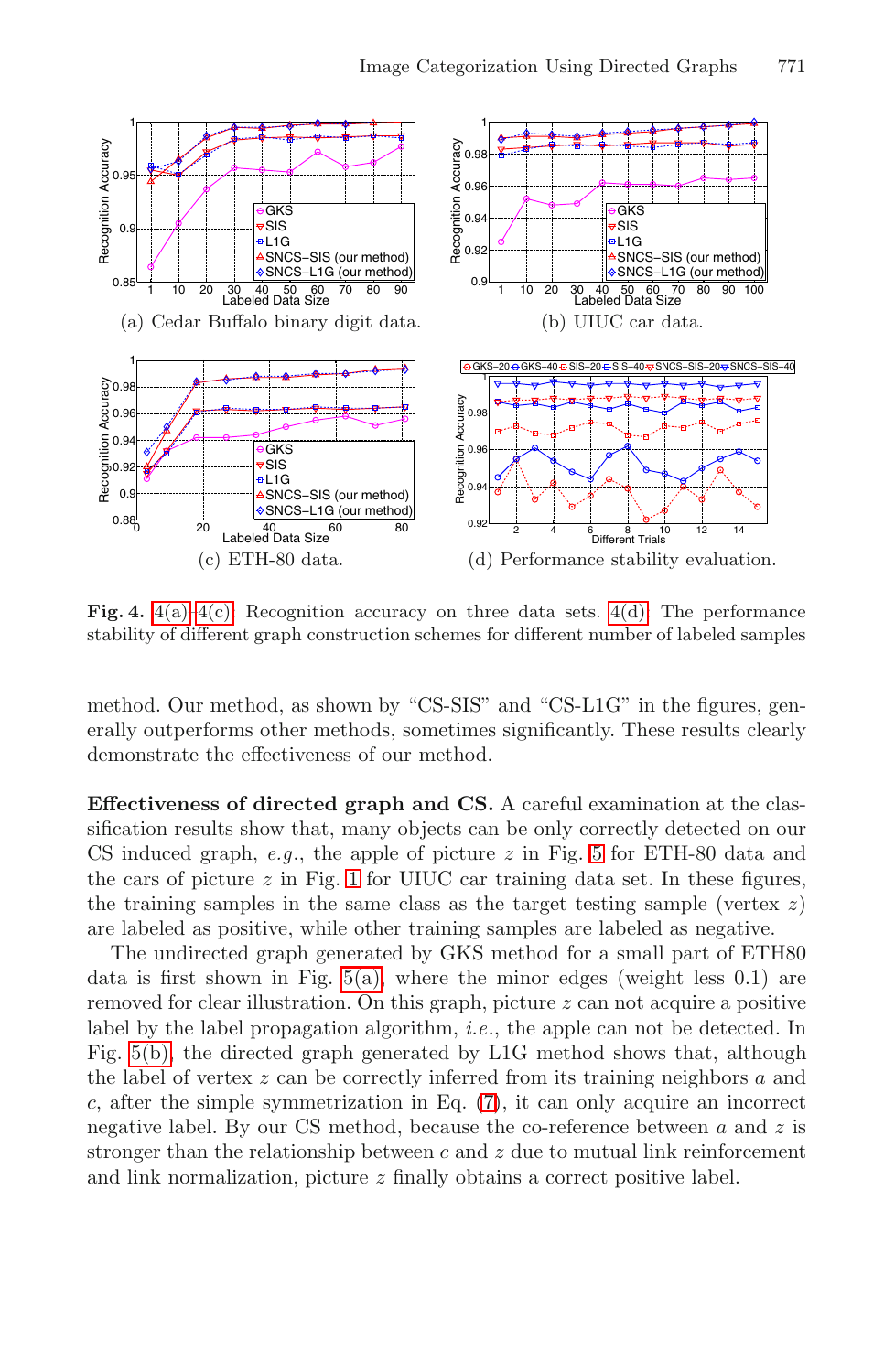<span id="page-10-1"></span><span id="page-10-0"></span>

**Fig. 5.** Part of the graphs built from ETH-80 data set. Vertex *a* is a positive training sample and *c* is a negative training sample, the rest are testing samples. Test picture *z* can always be correctly classified on our CS induced graph. All other compared methods fail to assign correct label.

In Fig. 1, we do not show the undirected graph generated by GKS method, because the car in picture z can never be detected on GKS graphs. Considering the fact that GKS method assigns an edge weight essentially upon the image simila[rit](#page-10-1)y using t[he](#page-2-0) Euclidean metric, and the sizes of the cars are relatively small and the picture has a very strong background with trees and buildings, this result is reasonable. For the directed graph generated by L1G method as in Fig. 1, the immediate [tr](#page-13-1)[ain](#page-13-2)ing in-neighbors of  $z$  is  $c$ , which dominates the label assignment of z, therefore the cars again can not be detected. However, on our CS induced graph, the positive co-reference between  $e$  and  $z$  together with the positive co-citation between  $l$  and  $z$  overwhelm the negative co-reference between b and z, hence z is correctly assigned with a positive label.

Both examples in Fig. 5 and Fig. 1 concretely demonstrate the advantage of our method.

**Classification stability**. Same as in [15,3], we also study the performance stabi[lity w](#page-9-0)hen the amount of labeled samples varies. We compare the stability of our CS method to those of GKS method and SIS method. We do not show the stability of L1G method as it is very similar to SIS method theoretically and empirically. We use digits "1" and "2" in Cedar Buffalo binary digit data set for illustration. We compare with two different labeled data size: 20 and 40. We repeat the experiments for 15 times, and the x-axis of Fig.  $4(d)$  is the index of different trials. The curve "GKS-20" denotes the recognition accuracy obtained by classification on GKS graph with 20 labeled samples, similar for the other curves. From Fig. 4(d), we can see that the proposed CS and SIS method have very stable performance for different labeling data sizes, while GKS exhibits relatively large performance fluctuations. Again, these results are consistent with our theoretical analysis.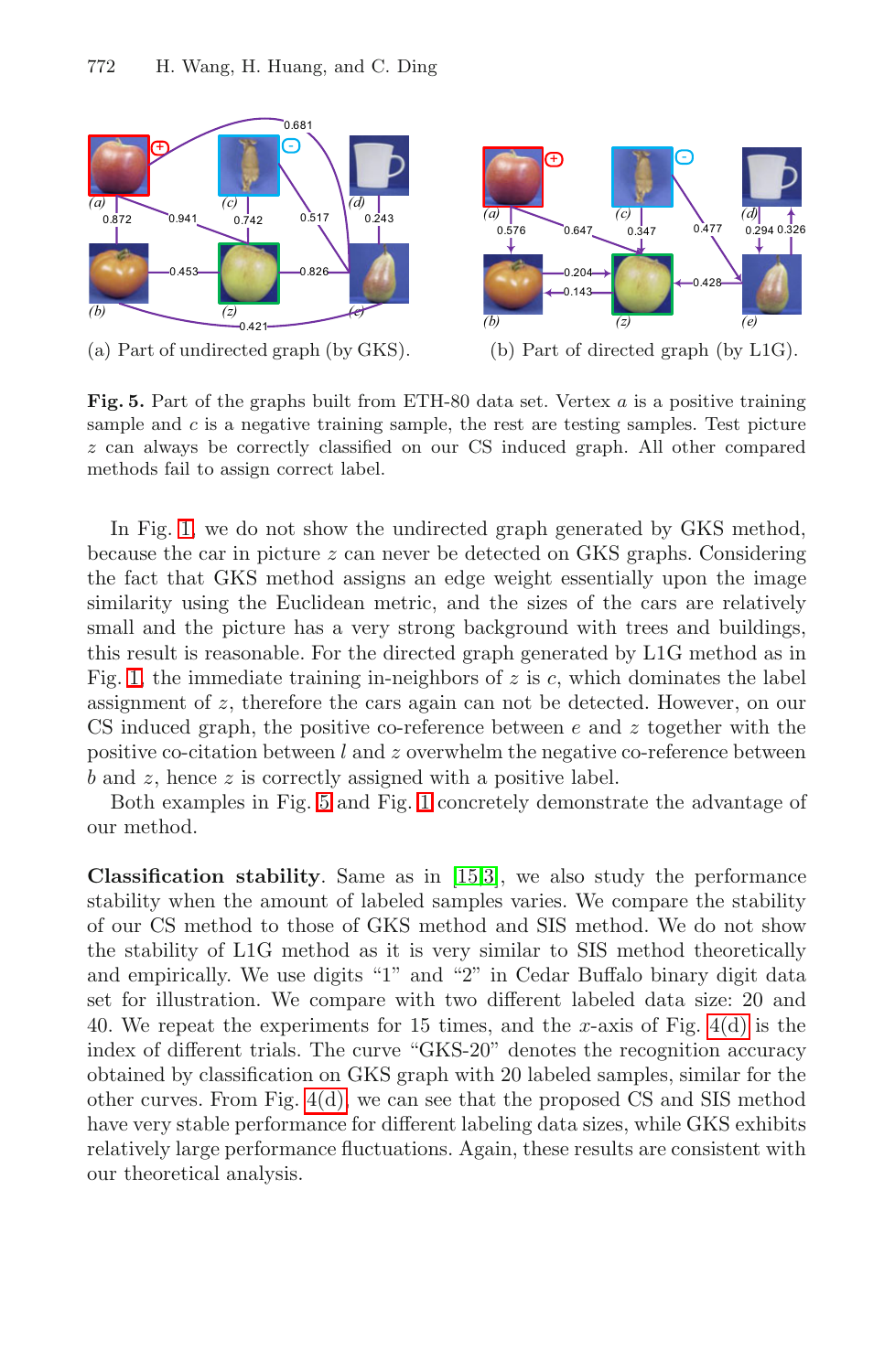# **4.2 Image Annotation Using Multi-label Classification**

We also evaluate our proposed CS in image annotation applications. We use standard 5-fold cross validation to evaluate the performance of compared graph con[s](#page-11-0)truction methods. Because image annotation is a multi-label classification task, we use multi-label correlated Green's function (MCGF) method [16] for classification, which is an exte[nsio](#page-13-16)n of the Green's function semi-supervised learning framework [6] to deal with multi-label problems. We set the parameter  $\alpha$  in the M[C](#page-11-1)GF method as 0.1, which is same as in the original work.

**Data sets.** We use the following three benchmark multi-label image data sets in our evaluations.

TRECVID 2005<sup>1</sup> data set contains 61901 images and labeled with 39 concepts (labels). As in most previous works, we randomly sample the data such that each concept has at least 100 images, same as in [16].

MSRC<sup>2</sup> data set is provided by the computer vision group at Microsoft Research Cambridge, which has 591 images annotated by 22 classes.

Barcelona data set<sup>3</sup> contains 139 images with 4 categories, *i.e.*, "building", "flora", "people" and "sky".

In order for a complete evaluation, we first use simple (natural) features of these three image data sets. We divide each image into 64 blocks by a  $8 \times 8$ grid and compute the first and second moments (mean and variance) of each color band to obtain a 384-dimensional vector as features. In addition, we also evaluate our methods using advanced image features. For MSRC data set and Barcelona data set, 100-dimensional SIFT features (denoted as "SIFT features" in Table 1) are [extr](#page-13-17)acted for classification. For TRECVID 2005 data set, SIFT features can not be [e](#page-12-0)xtracted on typical personal computers due to its big size.

**Evaluation criteria.** The conventional classification performance metrics in statistical learning, *precision* and *F1 score*, are used to evaluate the compared methods. Precision and F1 score are computed for every class following the standard definition for a binary classification problem. To address multi-label classification, macro average and micro average are used to assess the overall performance across multiple labels [12].

<span id="page-11-0"></span>**Classification performance.** Table 1 presents the classification performance [comparison for five methods](http://www-nlpir.nist.gov/projects/trecvid) using 5-fold cross validation on three data sets. [From the results, we can see that our method is const](http://research.microsoft.com/en-us/projects/objectclassrecognition/default.htm)antly better than the other compared methods. We achieve about 10.56% improvements on average [for TRECVID 2005](http://mlg.ucd.ie/content/view/61) data set, about 11.32% improvements on average for MSRC data set and about 6.60% improvements on average for Barcelona data set. Again, these results quantitatively support the theoretical advantages of our proposed method.

<span id="page-11-1"></span><sup>&</sup>lt;sup>1</sup> http://www-nlpir.nist.gov/projects/trecvid

<sup>2</sup> http://research.microsoft.com/en-us/projects/objectclassrecognition/ default.htm

<sup>3</sup> http://mlg.ucd.ie/content/view/61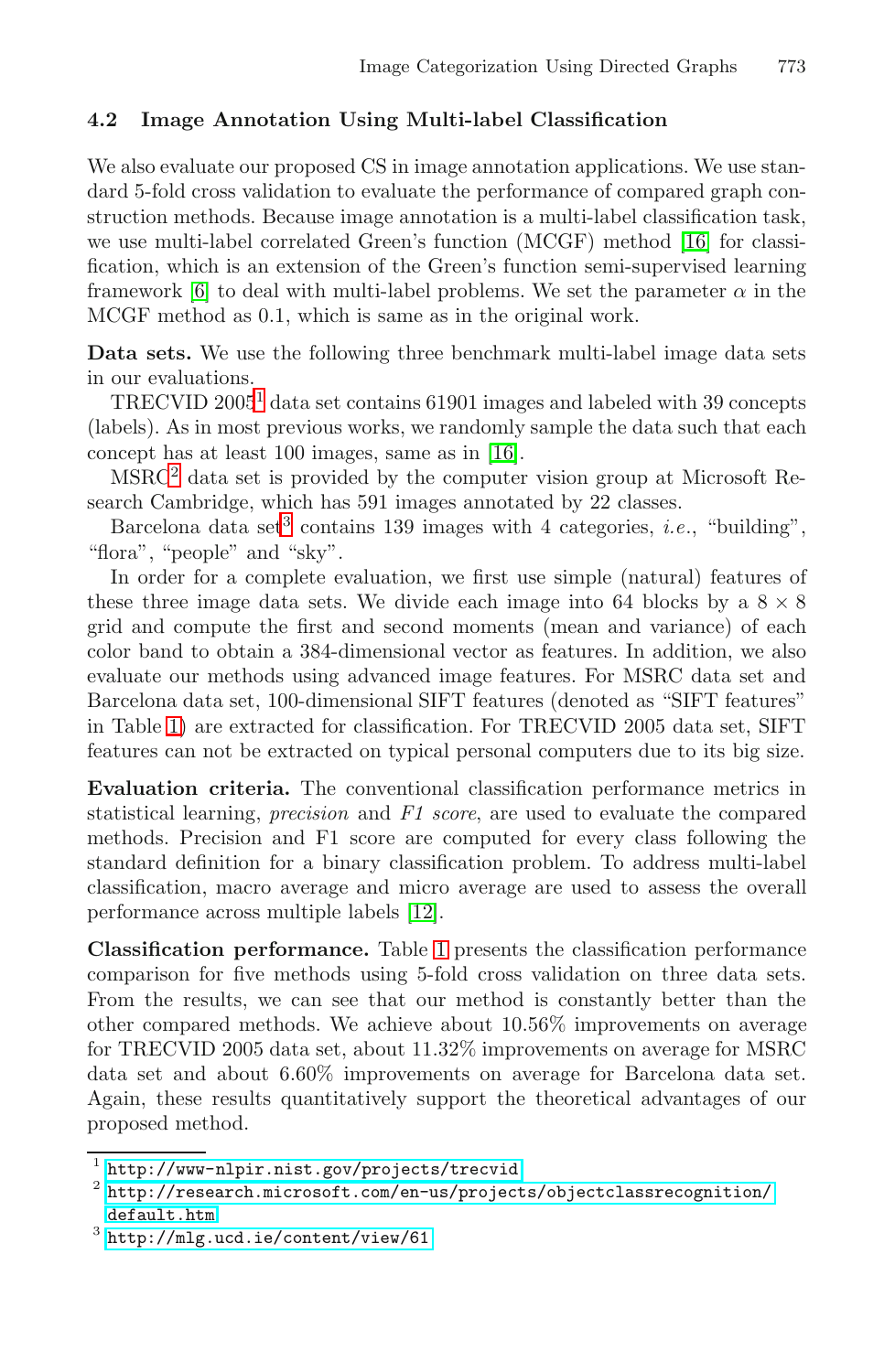| Data sets                               | Evaluation metrics. |           | Compared methods |            |       |              |          |
|-----------------------------------------|---------------------|-----------|------------------|------------|-------|--------------|----------|
|                                         |                     |           | <b>GKS</b>       | <b>SIS</b> | L1G   | $CS$ - $SIS$ | $CS-L1G$ |
| <b>TRECVID</b><br>2005                  | Macro<br>average    | Precision | 0.249            | 0.258      | 0.260 | 0.292        | 0.293    |
|                                         |                     | F1 score  | 0.272            | 0.281      | 0.283 | 0.301        | 0.303    |
|                                         | Micro<br>average    | Precision | 0.237            | 0.249      | 0.248 | 0.287        | 0.289    |
|                                         |                     | F1 score  | 0.270            | 0.279      | 0.280 | 0.295        | 0.298    |
| <b>MSRC</b>                             | Macro<br>average    | Precision | 0.216            | 0.224      | 0.221 | 0.258        | 0.257    |
|                                         |                     | F1 score  | 0.285            | 0.297      | 0.296 | 0.322        | 0.320    |
|                                         | Micro<br>average    | Precision | 0.214            | 0.221      | 0.220 | 0.254        | 0.253    |
|                                         |                     | F1 score  | 0.281            | 0.296      | 0.293 | 0.316        | 0.315    |
| <b>MSRC</b><br>(SIFT<br>features)       | Macro<br>average    | Precision | 0.341            | 0.361      | 0.360 | 0.420        | 0.418    |
|                                         |                     | F1 score  | 0.391            | 0.402      | 0.404 | 0.457        | 0.453    |
|                                         | Micro<br>average    | Precision | 0.324            | 0.351      | 0.350 | 0.424        | 0.423    |
|                                         |                     | F1 score  | 0.371            | 0.406      | 0.403 | 0.456        | 0.455    |
| Barcelona                               | Macro<br>average    | Precision | 0.784            | 0.815      | 0.813 | 0.864        | 0.861    |
|                                         |                     | F1 score  | 0.724            | 0.757      | 0.753 | 0.811        | 0.810    |
|                                         | Micro<br>average    | Precision | 0.781            | 0.812      | 0.811 | 0.859        | 0.853    |
|                                         |                     | F1 score  | 0.720            | 0.751      | 0.750 | 0.807        | 0.806    |
| <b>Barcelona</b><br>(SIFT)<br>features) | Macro<br>average    | Precision | 0.795            | 0.836      | 0.835 | 0.885        | 0.883    |
|                                         |                     | F1 score  | 0.731            | 0.769      | 0.768 | 0.825        | 0.824    |
|                                         | Micro<br>average    | Precision | 0.792            | 0.823      | 0.823 | 0.882        | 0.884    |
|                                         |                     | F1 score  | 0.730            | 0.767      | 0.763 | 0.827        | 0.825    |

<span id="page-12-0"></span>**Table 1.** Performance evaluations of compared methods by 5-fold cross validations

# **5 Conclusions**

In this paper, we presented a novel co-linkage similarity (CS) to describe a directed graph in an undirected way. Besides preserving structural directionality information of a directed graph, our CS method also enhances the pairwise relationships among the data objects by taking into account both mutual link reinforcement and symmetric in-links and out-links normalization. As a result, directed graph data can be used in existing graph-based semi-supervised classification algorithms with improved classification performance, which by design can only work with undirected graph data. By applying our proposed CS into two important computer vision problems for image categorization, object recognition for single-label classification and image annotation for multi-label classification, we conducted extensive empirical studies on six benchmark data sets to evaluate various aspects of our method. Clear improvements demonstrated in all experimental results validate the performance of our proposed method.